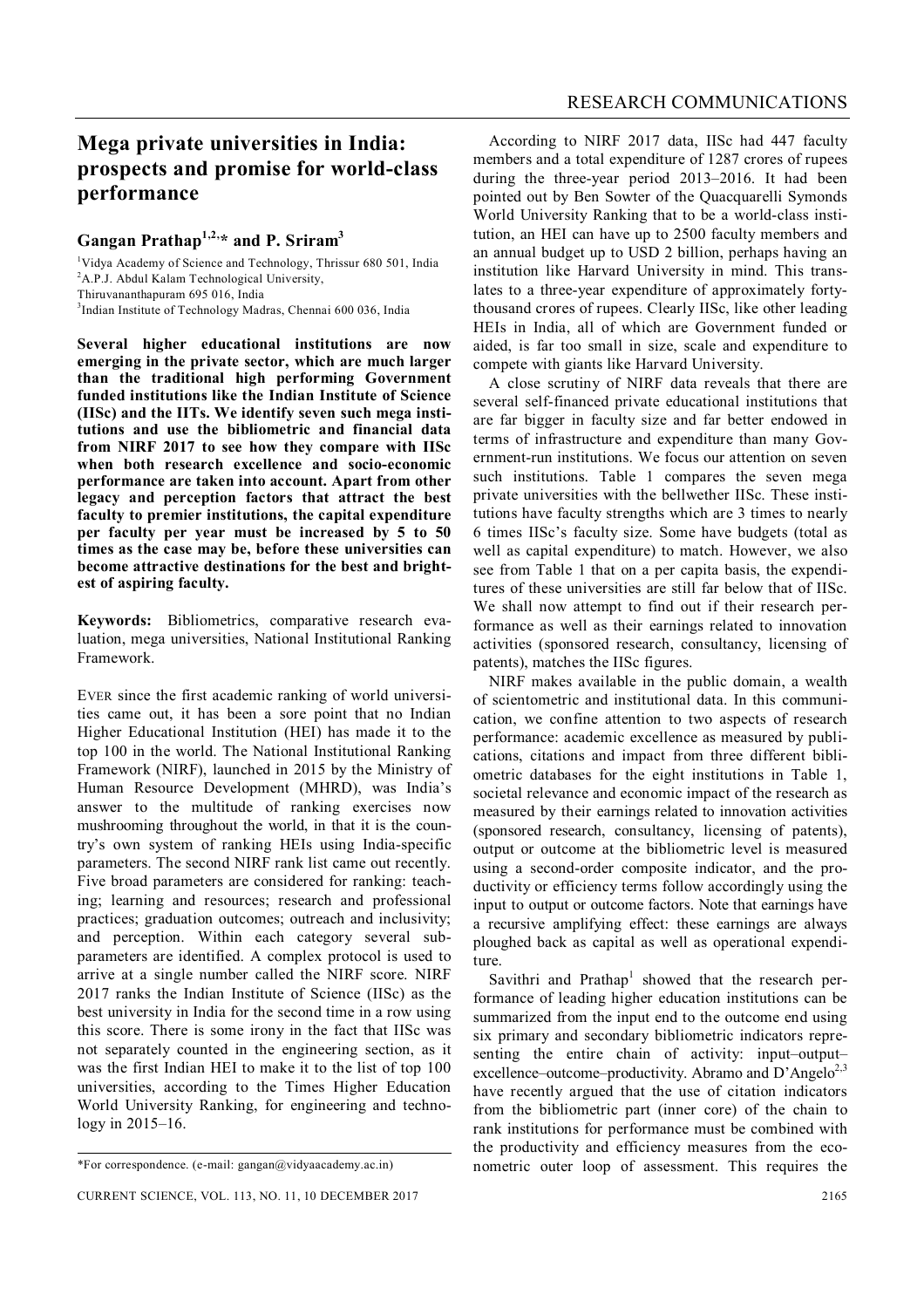## RESEARCH COMMUNICATIONS

| Those II Coven mogu private and enclose compared with the contribution flow |                      |                                      |                                        |      |         |  |  |  |
|-----------------------------------------------------------------------------|----------------------|--------------------------------------|----------------------------------------|------|---------|--|--|--|
| Name of the institution                                                     | Regular<br>faculty F | Total expenditure<br>$2013 - 16$ (S) | Capital expenditure<br>$2013-16$ capex | S/F  | Capex/F |  |  |  |
| Amrita Vishwa Vidyapeetham                                                  | 1683                 | 1672.31                              | 446.33                                 | 0.99 | 0.27    |  |  |  |
| Gandhi Institute of Technology and Management                               | 1543                 | 883.67                               | 157.59                                 | 0.57 | 0.10    |  |  |  |
| Vellore Institute of Technology                                             | 1673                 | 1296.76                              | 121.38                                 | 0.78 | 0.07    |  |  |  |
| Manipal Academy of Higher Education-Manipal                                 | 2840                 | 3356.45                              | 196.8                                  | 1.18 | 0.07    |  |  |  |
| S.R.M. Institute of Science and Technology                                  | 2893                 | 2314.64                              | 819.22                                 | 0.80 | 0.28    |  |  |  |
| Kalinga Institute of Industrial Technology                                  | 1319                 | 959.42                               | 41.03                                  | 0.73 | 0.03    |  |  |  |
| <b>AMITY University</b>                                                     | 2039                 | 1295.86                              | 645.63                                 | 0.64 | 0.32    |  |  |  |
| Indian Institute of Science Bengaluru                                       | 447                  | 1287.09                              | 508.19                                 | 2.88 | 1.14    |  |  |  |

**Table 1.** Seven mega private universities compared with the bellwether IISc

**Table 2.** Bibliometric and econometric assessment for the top institution in the university category according to NIRF 2017, namely the Indian Institute of Science at Bengaluru

| Institute name                  | Indian Institute of Science, Bengaluru |           |  |  |
|---------------------------------|----------------------------------------|-----------|--|--|
| No. of regular faculty          | F                                      | 447       |  |  |
| Spend in crores 2013-2016       | $\boldsymbol{S}$                       | 1287.09   |  |  |
| Publication details             |                                        |           |  |  |
| Indian Citation Index 2013–2015 | Papers $P$                             | 334       |  |  |
|                                 | Citations $C$                          | 61        |  |  |
|                                 | Impact $i = C/P$                       | 0.18      |  |  |
| Scopus 2013–2015                | Papers $P$                             | 7442      |  |  |
|                                 | Citations $C$                          | 40,757    |  |  |
|                                 | Impact $i = C/P$                       | 5.48      |  |  |
| Web of Science 2013–2015        | Papers P                               | 6608      |  |  |
|                                 | Citations $C$                          | 31303     |  |  |
|                                 | impact $i = C/P$                       | 4.74      |  |  |
| Total eXergy                    | $X = \sum iC$                          | 371508.30 |  |  |
| Per capita eXergy               | X/F                                    | 831.11    |  |  |
| Per spend eXergy                | X/S                                    | 288.64    |  |  |

bibliometric core of the chain (measuring output or outcome using bibliometric indicators) to be separated from the econometric part of the chain (the outcome or output to input ratios). The evaluation chain is completed as an econometric assessment, where efficiency of the research production process is represented in terms of output and outcome productivities based on faculty size and budget or annual expenditures.

NIRF 2017 (https://www.nirfindia.org/UniversityRanking.html) gives for all assessed institutions, bibliometric data from three databases, the Indian Citation Index, Scopus and Web of Science. The total number of publications, *P* reported by the institution and the total number of citations *C* reported, for the three-year window 2013– 2015 are the basic bibliometric data. It also gives the faculty size *F* and the total annual expenditure for 2016, which we call the spend *S*. These are all size-dependent or composite indicators of input and output $1-3$ .

At the inner core of evaluation, we perform the scientometric or bibliometric assessment. A second-order indicator of bibliometric outcome is first computed, and the efficiency and productivity measures which form the econometric part (which can be thought of as the outer shell) is obtained using input measures. It is best to demonstrate this with an example. Table 2 shows the bibli-

ometric and econometric assessment for the top institution in the university category according to NIRF 2017, namely the IISc at Bengaluru. We start with one primary size-dependent input parameter: the number of regular faculty, *F*. NIRF gives bibliometric data from three databases, the Indian Citation Index, Scopus and Web of Science. The total number of publications reported *P*, and the total number of citations reported for the three-year window 2013–2015 are the basic bibliometric data. From this, we can compute the impact  $i = C/P$ , which is an accepted proxy for the quality of the work reported in that database by the institution. Note that *P* is the size-dependent proxy of quantity of research output, *i* is a size-independent proxy of quality of research output and *C* is a composite size-dependent indicator which combines quality and quantity.

A single-valued composite outcome indicator for the research performance of each institution from each database can be computed as the second-order indicator<sup>4</sup> called the exergy term from the quantity (size) and quality (excellence) indicators,  $X = i^2 P = iC$ . We see that *X* is a scalar measure of total research output. Therefore *X/F* and *X/S* are size-independent measures of productivity or efficiency of the institution. This exercise is repeated for the seven mega institutions chosen for study.